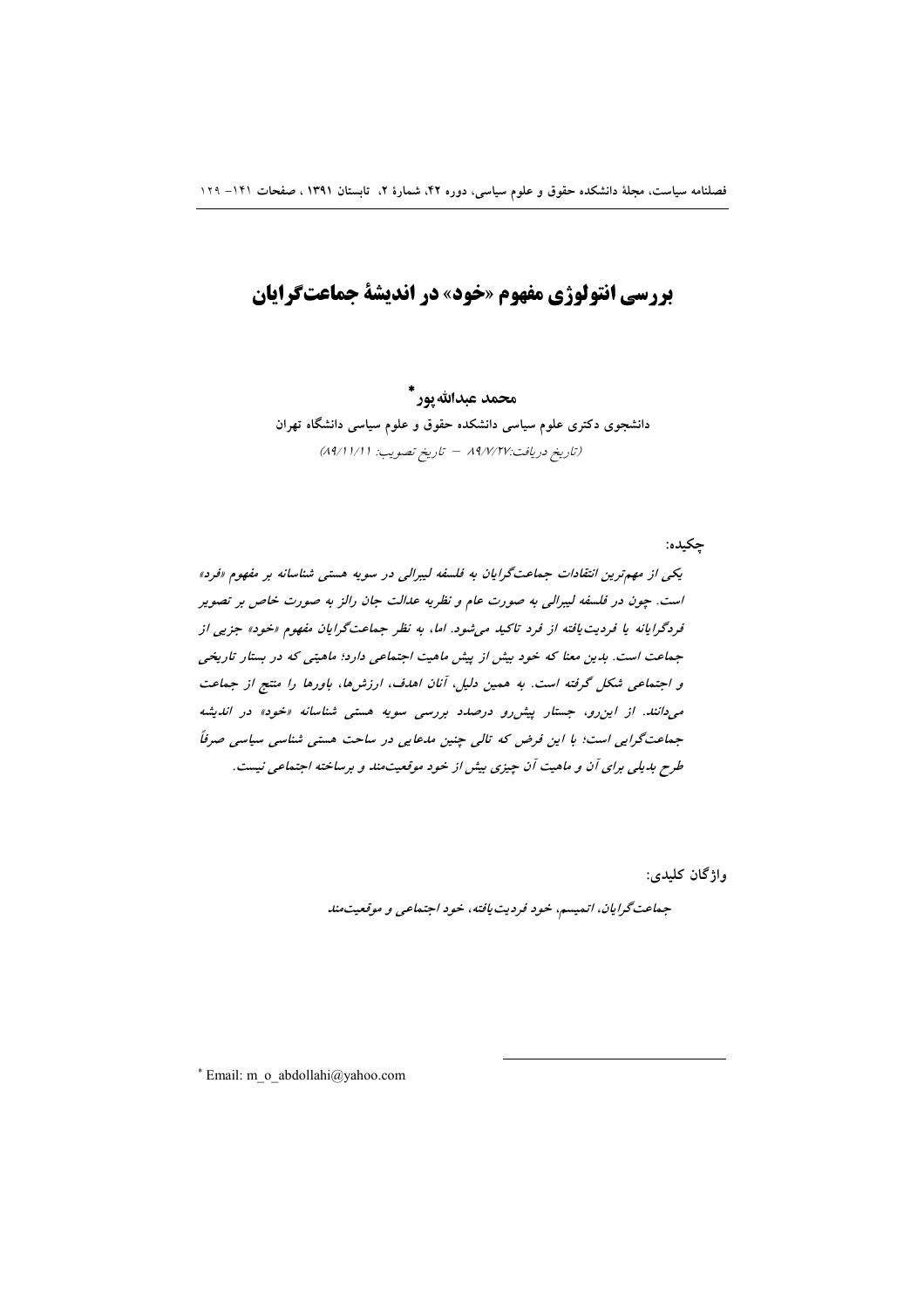#### مقدمه

دهه ۱۹۸۰ میلادی را باید مناظره بین لیبرالیسم ـ جماعتگرایی و نیز واکنش انتقادی تنی چند از فیلسوفانی چون سندل، مک اینتایر، تیلور و والزر با برچسب جماعتگرایی به فلسفه سیاسی لیبرالیسم کلاسیک به معنای عام و نظریه عدالت جان رالز به معنای خاص دانست. جماعتگرایی فلسفه سیاسی۔اجتماعی است که بر اهمیت اجتماع در پیدایش حیات سیاسی تاکید دارند. از سوی دیگر، موج دوم انتقاد در دهه ۱۹۹۰ بوسیله اندیشمندانی چون آمیتای اتیزونی، ویلیام گالستون و غیره به راه انداخته شد. فریز از این دو موج تحت عنوان دو نحله در جماعتگرایی یاد میکند: «یکی نظریه سیاسی و دیگری فلسفی است. در بعد نظریهٔ سیاسی تاکید بر برنامهها و ایدهها در عرصه سیاستگذاری و نیز مباحث اخلاقی و سیاسی است. ولی نحله فلسفي اساساً بر نقد آموزهٔهاي فردگرايي ليبرال تاكيد دارد» (Frazer, 1999: 11). مهم ترين مدعای اصلی این نحلهی فلسفی در باره مدعای هستی شناسانه یا متافیزیک همان ماهیت اجتماعی خود است (Bell, 2005: 216). بنابراین، سه نقد بر اونتولوژی ٌ لیبرالی فرد عبارتند از: ١- نقد تقدم فرد بر جامعه (ماهيت متافيزيک و اخلاقي فرد)؛ ٢- نقد تقدم حق بر خير (اخلاق وظیفهگرایانه)؛ ۳- نقد ت*قدم عدالت بر ارزشهای دیگر(والاترین ارزش). از آنجا که مبانی* اصلی هستی شناختی نظریه های لیبرالی بر ذره باوری نهاده شده است حال دو موضوع دیگر حق و عدالت تالي منطقي چنين امري تلقي مي شوند.

در نهایت، باید خاطر نشان ساخت که این جستار در ۲ بخش تنظیم شده که در بخش اول به بررسی مدعاهای اصلی جماعتگرایان در باب «انتولوژی خود» و سپس در بخش بعدی به تالی منطقی چنین انگارهای در مورد انتولوژی خود پرداخته خواهد شد.

## انتولوژى «خود»

در نظریه لیبرالی دو مفهوم در ارتباط با اتمیسم دارای اهمیت است؛ یکی، مفهوم قرارداد اجتماعی و دیگری ماهیت اخلاقی یا متافیزیک فرد است. در ارتباط با مفهوم قرارداد باید گفت مهم ترین عامل مشترک در آموزه قراردادگرایی این است که «بن مایهی حقیقی و راستین قدرت سیاسی بر اساس قرارداد یا توافقی است که بوسیله همهی افراد که آن را بوجود آوردهاند، ساخته می شوند» (Forsyth, 2005: 37). در همین ارتباط، وجه نظریه رالز مبتنی بر قرارداد است، زیرا او درصدد است تا تلقی اش از «عدالت به مثابه انصاف» را با رجوع به سنت مزبور ارائه دهد: «هدفم این است که برداشتی از عدالت ارائه دهم که سطحی بالاتر از

<sup>&</sup>quot;اصطلاح اونتولوژی از واژه لاتینی ontologia یعنی «علم هستی» (science of being) بوده است( :Bowker, 1997  $(424)$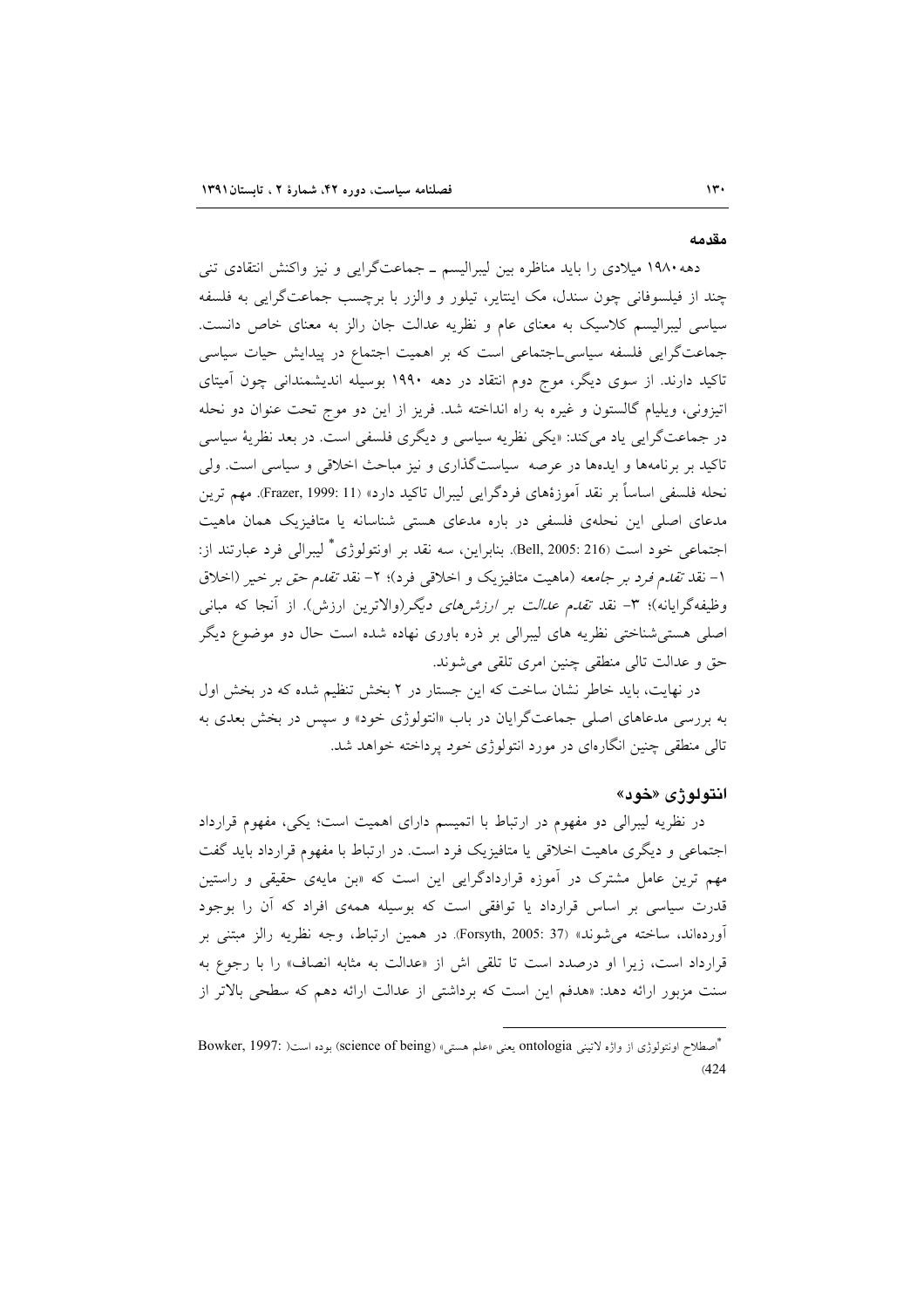انتزاع تئوری مشابه قرارداد اجتماعی همچون افرادی چون لاک، روسو و کانت را تعمیم و انجام دهم ... تاحدی که ایده راهنما این است اصول عدالت برای ساختار اساسی جامعه، هدف توافق اوليه است» (Rawls, 1971: 10).

به عبارت دیگر، «مِتُد قرارداد اجتماعی برای رالز دارای اهمیت است چون که آن توجیهای فراهم مي كند كه منطبق با برداشت از افراد به عنوان فرد آزاد و برابر است» (kelly, 2005: 228). حال، چنین متدی دو هدف را ایفا دنبال میکند: «اولاً، اَن مکانیسمی برای انتخاب دو اصل عدالت فراهم می کند؛ در ثانی، آن قصد دارد تا به ما نشان دهد که چرا ما باید شرایط تداعی خاص به وسیله این دو اصل را بیذیریم» (Ibid). پس می توان چنین گفت روش قراردادگرایی رالز ملهم از برداشت او در مورد «عدالت به مثابه انصاف» است.

اما فردگرایی متافیزیک به دو موضوع سوا از هم تاکید دارد. نخستین موضوع بر این اصرار دارد که فعالیت افراد به وسیلهٔ قواعد و نیروهای اجتماعی تشکیل نمی شود؛ یعنی، آنها عروسکهای خیمه شب بازی روندهای تاریخی یا هر واقعیت اجتماعی بی نشان نیستند و دومین موضوع بر استقلال فاعلان فردی از یکدیگر تاکید دارد (Kukath and Pettit, 1990: 11). به تعبیری دیگر، اهمیت متافیزیک افراد از دو واقعیت ناشی است: یکی، همان استقلال آنان از یگدیگر و دیگر، آنان به عنوان موجودی اخلاقی نقشی مهم در ترتیبات نهادی دارند؛ یعنی نهادهای اجتماعی حساسی باید بر حسب ارتقاء خیر افراد بررسی و قضاوت شود. از همین رو، جماعتگرایان بر این نظر هستند که فردگرایی متافیزیک رالز بر این فرض استوار شده است که روابط افراد با یکدیگر کمابیش محتمل است و نیز دیدگاه اتمیستی نسبت به هویتهای افراد اتخاذ می شود. در نتیجه، اجتماعات به لحاظ سیاسی باید بر اساس اصل عدالت تنظیم شوند چونکه اصل عدالت دارای اولویت و تقدم است و تمام اشکال همکاری اجتماعی بر اساس اصول متقدم عدالت است كه مورد قضاوت قرار مى گيرند.

در مقابل، به باور سندل چنین تقدمی قائل شدن برای عدالت به منزله «ارزش ارزش۵ماست»؛ یعنی «عدالت نه تنها ارزشی مهم در میان انبوهی از ارزشهای دیگر است که به عنوان استلزام، موقعیتی برای بررسی و مداقه است بلکه آن تا حدی ابزاری است که به وسیله آن ارزش های دیگر مورد ارزیابی و بررسی قرار میگیرد» (Sandel, 1982: 15-6). حال، این مسئله مطرح است که این ارزش ارزشها به چه معناست که بر اساس آن، حکم ارزش «باید» با توجه به آنها مقدم باشد؟ در جواب این مسئله سندل خاطر نشان می سازد که معنای این تقدم «بايد» *اخلاقي* است كه چنين معناي نتيجه نقد رالز از اخلاق غايتگرايانه فايده باوران است. اما معنای دیگری نیز وجود دارد که طبق آن عدالت «باید» بر این ارزشهای که آن ارزیابی می کند مقدم است. از آنجا که معنای دوم بیشتر جنبه معرفت شناختی دارد تا استلزام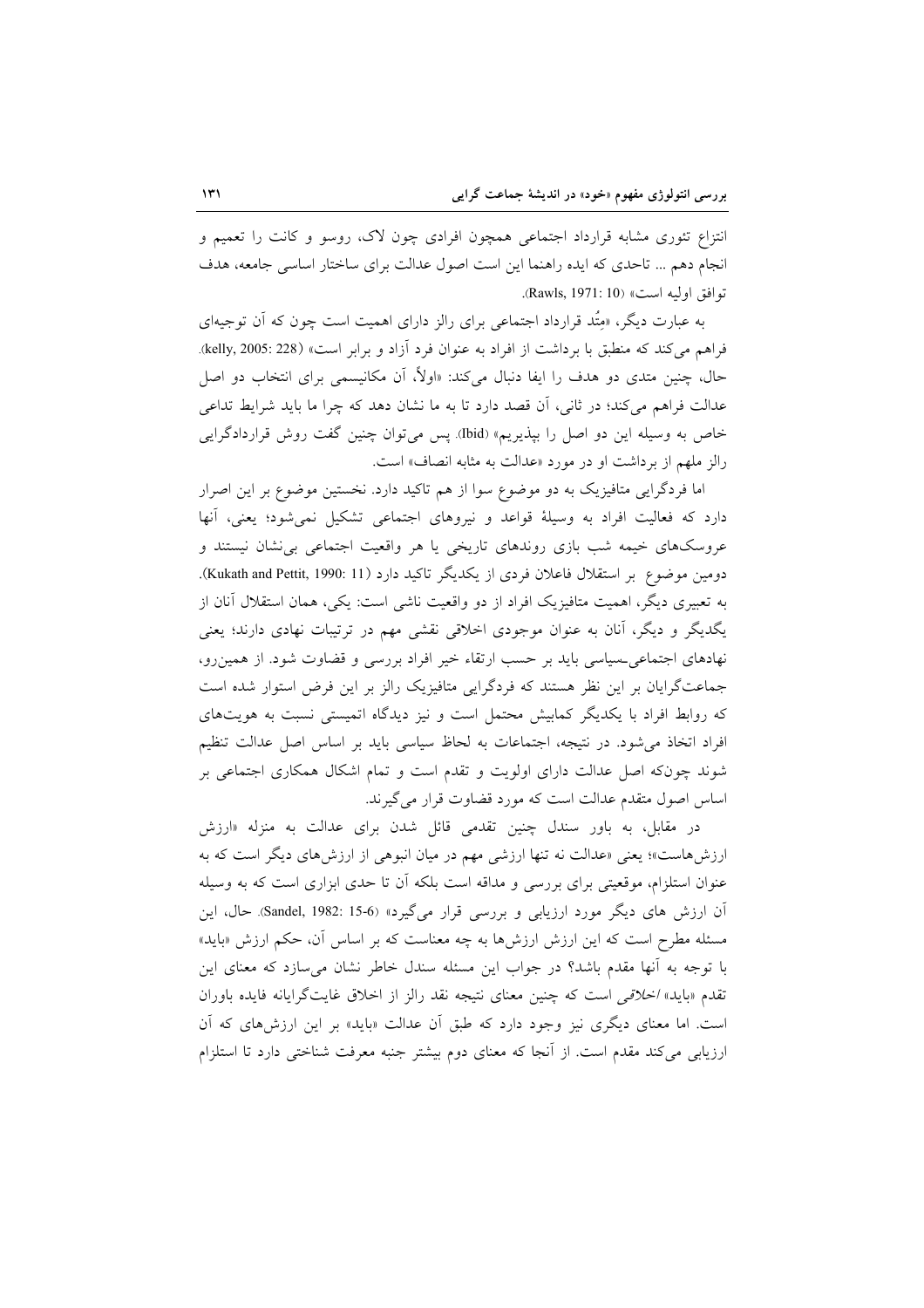اخلاقی، چنین امری می تواند منتج از مسئله تمایز معیار ارزیابی از شئ ارزیابی شده است .(Ibid: 16)

بنابراین، دومین تقدمی که رالز قائل است همانا تقدم حق بر خیر است که به تعبیر سندل «همانند تقدم عدالت، در بادی امر تقدم حق بر خیر به عنوان یک مدعای اخلاقی مرتبه والا تلقى مى شود» (17 .Ibid:). به نظر او، رالز نظريات وظيفه شناسى اخلاق رابطه بين حق و خير را خلط می کند چونکه آن بر برداشت نادرست از رابطه بین خود و اهدافش استوار است که به تقدم حق بر خير منجر مي شود؛ يعني، «خود مقدم بر اهدافي است كه تاييدشان مي كند» ( :Ibid 19. به نظر رالز، وحدت ماهوى خود پيش از اين به وسيله برداشت حق فراهم مي شود؛ وحدت پیشینی که خود را همواره مقدم بر ارزشها و اهدافاش تلقی میکند که نتیجه آن، این است: اولاً، این خود مقدم بر وضعیت است و در ثانی، او به عنوان موجودی انتخابگر در نظر گرفته می شود. به همین خاطر برای سندل، توش و توان کامل مدعای رالزی بر الویت عدالت هم در وجه اخلاقی هم معرفت شناختی، اساساً در پرتو بحث او از «خود» قابل درک است.

افزون بر این، سومین تقدم در اندیشه رالز تقدم خود بر اهداف است. بدین معنا که خود مزبور ظرفی منفعل از اهداف، نگرش۵ا و مقاصد است و آن هیچگاه نتیجهٔ وضعیت و شرایط اجتماع نبوده است. مسئلهای که در اینجا مطرح میشود این است که این تقدم دارای چه معنای و دلالت های است که بر اساس آن یک فاعل اخلاقی مقدم بر اهداف انتخاب شدهاش است. سندل در جواب خاطر نشان می سازد «که یک معنای این تقدم یک «باید» *اخلاقی* است که این امر ضروری را با توجه به خود بسندگی فردی، با تلقی شخص انسانی به عنوان حامل ارزشی فراتر از نقش ها بازتاب میدهد … علاوه بر این، معنای دوم خود مزبور «باید» بر اهدافی که أن تایید میکند، مقدم باشد یعنی این تقدم به معنای … یک استلزام معرفت شناختی است» (bid: 20). از این رو، هر نظریهای در باب خود به شکل «من x,y» و z هستم» تا این که به صورت «من x, y و z را دارم» (که x, y و z ، امیال، اهداف، مقاصد و غیره هستند(lbid: 19) که وجه تملکی این خود بدین معناست که آن اساساً بر مبنای خصایص یا اهدافش مورد ارزيابي قرار نمي گيرد.

از طرفي ديگر، سندل معتقد است نظريه رالز منافع «مربوط به يک خود» را فرض مي گيرد و نه ضرورتاً منافع «در خود» را، یعنی اّدمیان منافعی که از قبل برای اّنها معین بوده و مقدم بر اهدافی که بر میگزینند هویتی خاص دارد(سندل، ١٣٧٤: ٢٧٠). مقید بودن به یک مفهوم «خود مستقل»، تصویری در جهان اخلاقی است که این «خود» باید در آن اقامت گزیند. حتی این خود مستقل در وضع نخستین مقدم بر اهدافش است. حال چنین برداشتی غیراجتماعی از وضع نخستین مورد انتقاد سندل است؛ چون طبق این دیدگاه «انسان منفرد میٍتواند کاملاً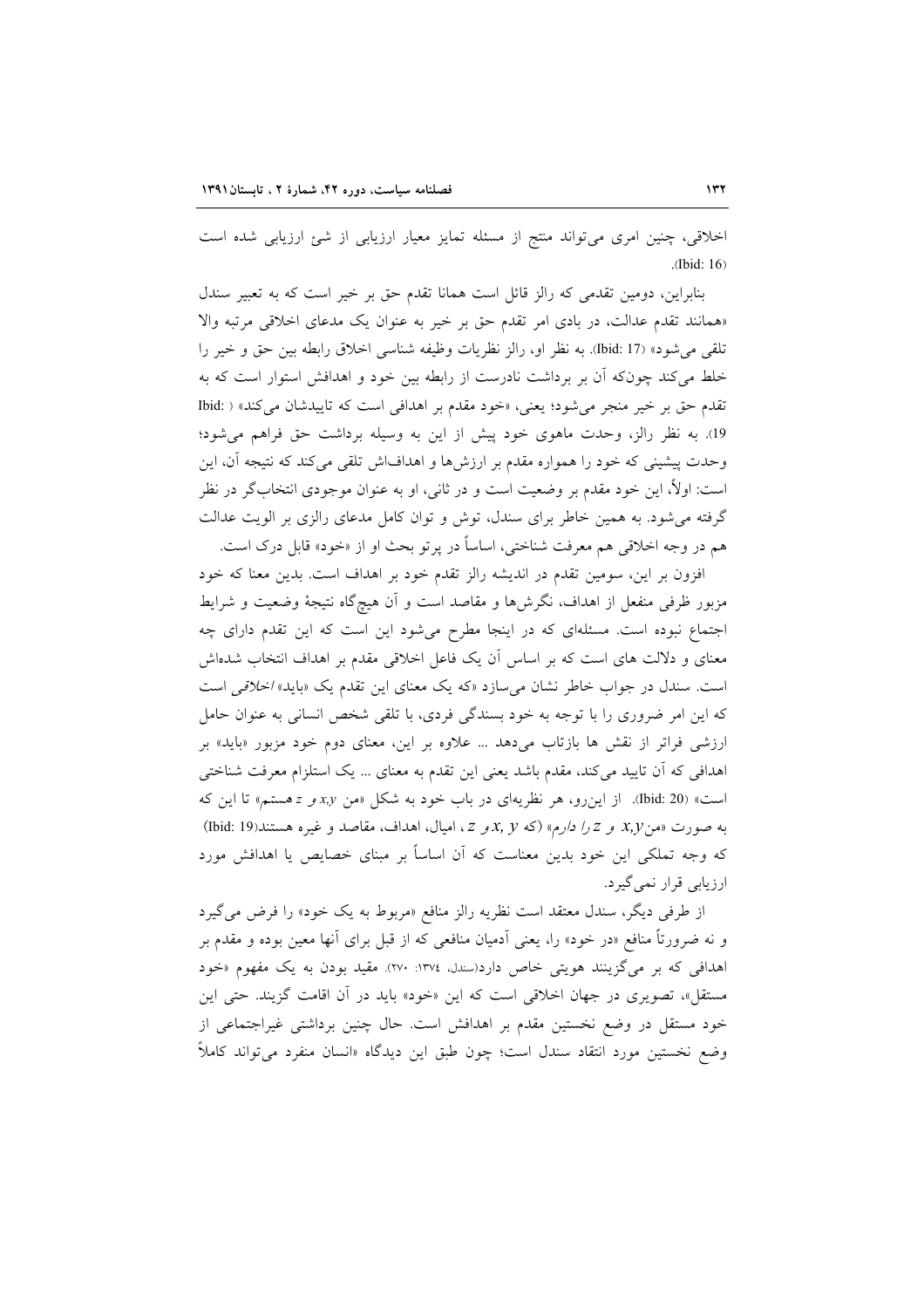توانایی و استعدادهایش را به مثابه اتمهای مستقل و خارج از اجتماع بسط و گسترش دهند» (Charvet, 2005: 189). مايكل سندل بر اين نظر است كه ما نمي توانيم حالت «وضع نخستين» را برگزینیم و بنابراین ما هیچ دلیلی برای پذیریش دو اصل رالزی یا هر اصل لیبرالی دیگر نداریم که در چنین قرارداد فرضی انتخاب می شوند. از همینرو، او ناقد «هم متد قراردادگرایی و هم برداشت ليبرالي از فر است» (kelly, 2005: 229). مدعاى سندل اين است كه سوژه هاى منتخب رالزی در پس «پرده جهل» «خودهای کاملاً منفک و متراکم نشده» است بلکه آنان به عنوان خود موقعیت مند بر اساس روابط و اعمال اجتماعی خاص تعین می شوند، یعنی خود بوسیله اهداف تقویم می شود، خودی که دیگر مقدم بر اهدافش با مرزهای ثابت نیست. بنابراین، نظریههای لیبرالی از فرد نمی توانند ماهیت «موقعیت مندی» خود مزبور را در زمان، مکان، و فرهنگ معین درک کنند. حال، «این موقعیتمندی نه تنها واقعیت است، بلکه واقعیتی است که اگر نظریه سیاسی می خواهد قانون وضع کند، نهادهای بوجود آورد، و اعمالی را رواج بخشد... باید أن را به حساب أورد» (ممبتن، ۱۳۸۵: ۳۲۰). پس از نقد سندل چنین مستفاد می شود که نظریه قرارداد اجتماعی رالز و برداشت او از شخص که بر آن استوار است، نامنسجم و نظريه عدالتاش غير قابل توجيه است.

از سوی دیگر، مکاینتایر معتقد است از ابتدا مدعای لیبرالیسم این بود که «چارچوب سیاسی، حقوقی، اقتصادی را فراهم کند تا در آن … اصول مورد قبول و موجه آنها را قادر سازد تا به طور گسترده از برداشت های متفاوت و ناسازگار از زندگی مبتنی بر خیر برای انسان ها حمايت كند تا افراد بتوانند به طور صلح اميز در درون جامعه واحد زندگي كنند» ( .MacIntyre 336 :1988). از این رو، به نظر او مفهوم خود در سنت لیبرالی دچار عارضهٔ شده است، یعنی سنتبی که دچار بیماری عاطفهٔگرایی دوران مدرن شده است (مالهال و سویفت، ۱۳۸۵: ۸۹). علت این بیماری به خاطر برداشت نادرست آنها از انسان به عنوان ً موجودی ضرورتاً مقید و محدود به شرايط اجتماعي، فرهنگي و تاريخي خاصي است. ولي به نظر او، اين «خود» نمي تواند صرفاً یا بی قید و شرط هر نگرش اخلاقی خاص یا دیدگاهی تعریف شود. درست به این دلیل که قضاوتهايش فاقد معيار غاي<sub>م</sub> است. حال، چنين خودي عاطفهگراي<sub>م</sub> ناميده مي شود» (MacIntyre, 2007: 31. بنابراین، چنین خود دموکراتیزه شده هیچ محتوای اجتماعی ضروری و هویت اجتماعی لازم ندارد. پس آن میٍتواند هر چیزی باشد، هر نقشی به خود بگیرید یا هر دیدگاهی را اخذ کند که آن در و برای خودش هست. اما ویژگی دیگر، این خود عاطفهگرایی این است که آن فاقد معیار است. بدین معنا که او خود زمینهساز و مقدم بر تبعیت از معیار، اصول یا ارزش هستند. حال، چنین خودی کاملاً متمایز از تجسد اجتماعی|ش و فاقد تاریخ عقلانی یا حتی هویت اجتماعی لازم است. از همین رو، وی درصدد است تا با وارد کردن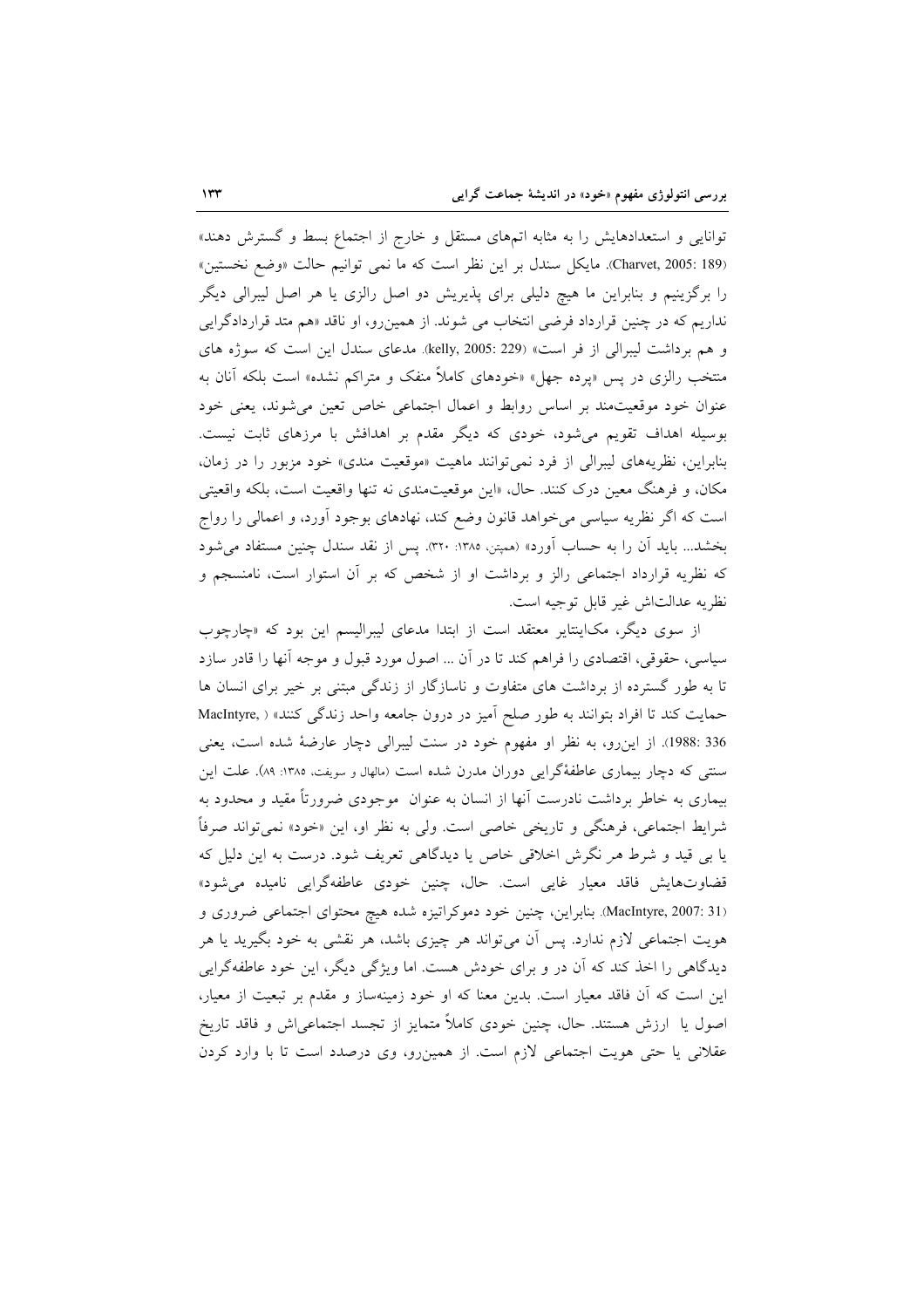مفهوم غایت به اخلاق، تعریف کارکردی از ماهیت انسان به دست دهد. به تعبیری اگر بخواهیم به رفتار فردی پی ببریم باید ببینیم که وی دارای چه نقشی است، یعنی شناخت ما از یک فرد خاص در موقعیت خاص ناشی از شناخت نقشهای او در یک ساختار اجتماعی کاملاً مشخص و معین ایفا میکند و هویت چنین فردی با نقشهای ایفاشده در حیات اش گره خورده است. در این انگاره هویت فردی امری بر ساخته است، چون افراد حاوی هویتهای اجتماعی خاصی هستند که در ظرف زمان و مکان خاص، نه بیرون از آن شکل گرفته است که به لحاظ تاریخی یا اجتماعی بر هم منطبق هستند. پس، چنین برداشتی از خود دلالت بر خود موقعیتمند و اجتماعی دارد.

چارلز تيلور، همچون سندل و مكاينتاير، ناقد وجه معرفتشناختى و فلسفه سياسى اندیشه حاکم بر مفهوم خود است؛ در وجه معرفتشناختی مخالف دیدگاه امیریسیتی و در وجه سياسي منتقد فلسفه ليبرالي به ويژه اتميسم است. به تعبير وي براساس ديدگاه ليبرالي فرد دارای حقوق و خودبسنده تلقی می شود که بیرون از جامعه قرار دارد؛ درحالی که وی با استناد به حکم ارسطویی معتقد است انسان یا خود موجودی اجتماعی۔سیاسی است و خیر آن درون جامعه قرار دارد نه بیرون از آن. به نظر او «هویت فرد خودبسنده و خود تعیین بخش [لیبرالی] مستلزم زمينه اجتماعي است» (Kerr,2004: 89). چنين تلقى اجتماعي از خود نافي اين برداشت قراردادگرایان از مفهوم خود است؛ برداشتی که «درصدد دفاع از تقدم فرد و حقوقش بر جامعه و نیز ارائه دیدگاهی کاملاً مکانیکی از جامعه است» (Taylor, 1985, vol II: 187). اما برای او، انسان حیوان اجتماعی، یا در واقع حیوانی سیاسی است چونکه او نه تنها خود مستقل نیست؛ بلکه بیرون از دولت شهر، فردی خودبسنده نیست»(189 :Ibid). با این وصف می توان دو پیش فرض مهم ذره باوری را چنین بیان کرد: یکی خودبسندگی انسان و دیگری تقدم حق بر خیر. به نظر وى افراد بيرون از جامعه يا اجتماع نمى توانند خود بسنده باشند. حال افراد طبق نظریات ذره باوری نیازی به بستر اجتماعی برای توسعه و اِعمال توانایی شان برای خودگردانی ندارند. در مقابل، تیلور استدلال میکند که این توانایی ها فقط میتواند در نوعی خاص از جامعه با نوعي خاص از محيط اجتماعي محقق شود.

یکی از انتقادات تیلور بر نظریات اتمیستی این است که «هیچ فضایی برای معانی مشترک باقی نمیگذارد که در آن اعمال و نهادهایمان گنجانده شوند». اتمیسم درصدد است تا درکی از «فرد عیناً به طرزی متافیزیک مستقل از جامعه ارائه دهد. اما آنچه که از نظر این دیدگاه مخفی میماند این شیوهای است که بر اساس آن فردی بوسیله زبان و فرهنگ تقویم می شود که فقط می تواند در اجتماعاتی که او جزئی از آن است که در آن هم حفظ و باز احیاء مي شود»(8 :bid). نتيجة اين مي شود كه فلسفه اخلاق معاصر بيشترين تاكيد بر حق دارد تا خير،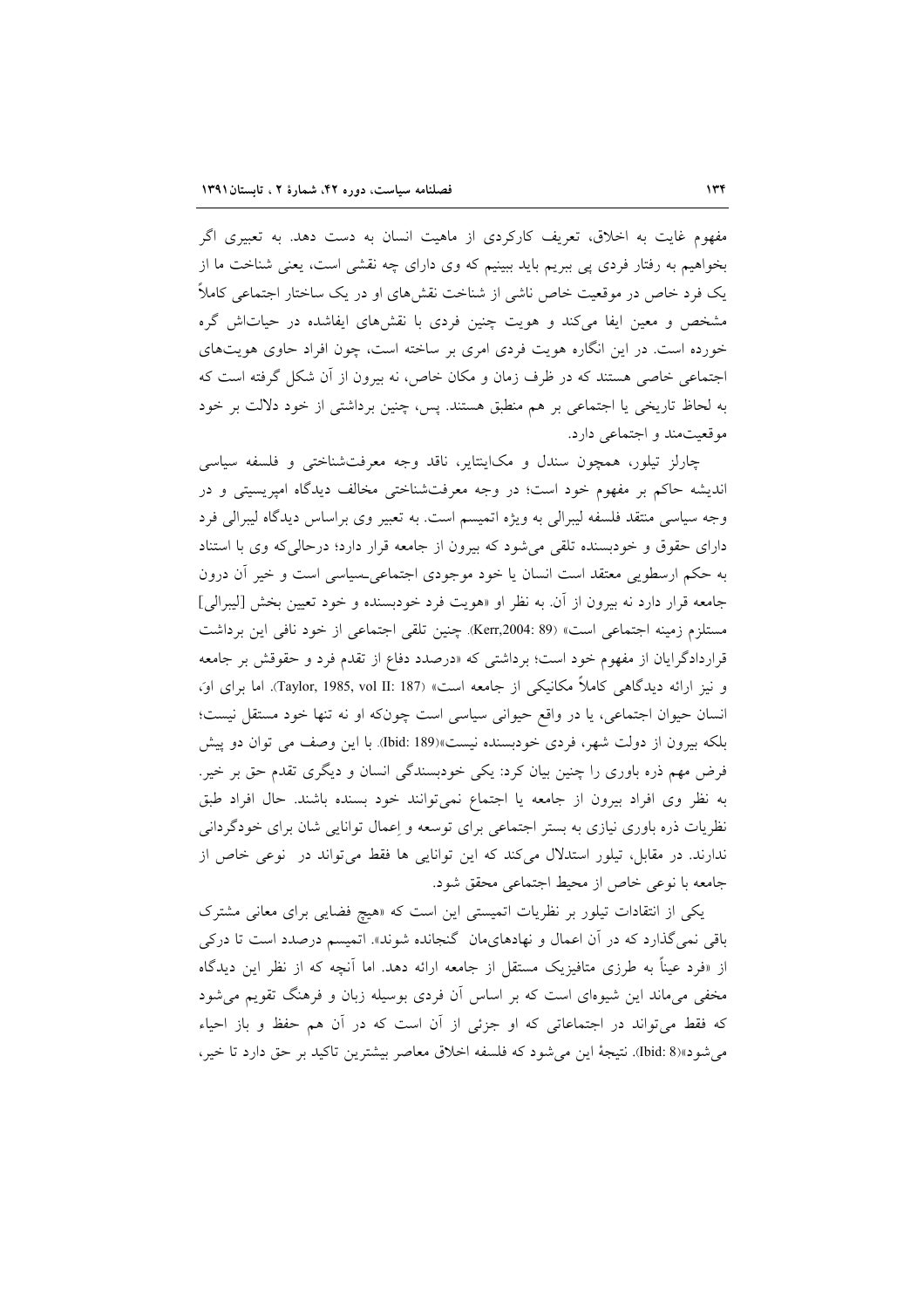چنین تاکیدی با محتوای الزام اَور سر و کار دارد تا با ماهیت زندگی مبتنی بر خیر. به این دلیل که آنان به دیدگاهی تنگنظرانهٔ از اخلاق معتقد هستند. دیدگاهی که فضای اخلاقی جهت داده شده را به نسیان می سپارد و در آن مسائل حسن و قبح مطرح نمیشود. از این رو، تیلور برای واكاوى و نقد اخلاق دوره مدرن و هويت فرد سعى مى كند ميان دو واژه افتخار/Honor و کرامت/dignity تمایز قائل شود؛ چون مفهوم افتخار در یونان باستان به کسی عرضه می شد؛ درحالی که کرامت با معنای برابر خواهانه و امری ذاتی در فرد است که هر فردی در آن سهیم است و این بیشتر با جامعه معاصر دموکراتیک همخوان و سازگار است (Taylor, 1994: 28). در همین راستا، تمایز دیگری که مطرح میکند بین دو مفهوم تک گویی /monological و دو گویی /dialogical است. بدین معنا که، جریان اصلی فلسفه دوره مدرن بر تک گویی با خود استوار است در حال<sub>ی</sub>که، ویژگی اصلی زندگی انسانی اساساً مبتنی بر ویژگی *دو گویی* است؛ زیرا چنین برداشتی ناشی از تلقی زبان است: «زبان نه تنها شامل واژگانی است که صحبت می کنیم، بلکه متضمن دیگر حالت های بیان میشود که به موجب اُن خودمان را تعریف می کنیم مانند «زبان» های هنر، اشاره، ... اما این حالتهای بیانی را ما از طریق مبادله با دیگری میآموزیم» (Ibid: 32). پس، همواره هویت های ما در گفتگو با دیگری تعریف میشود؛ یعنی به روابط با دیگری نیاز داریم تا خودمان را تحقق ببخشیم. بر این اساس هویت فرد اساساً وابسته به رابطههای دوگویی با دیگران است.

از این رو، تیلور از انسان به عنوان «خود» و از افراد به مثابه «خودها» یاد می کند. به همین دلیل وی درصدد است تا خود را از معنای روانشناختی و جامعهشناختی اش تمیز دهد.از طرف دیگر، باید میان شناسایی و هویت رابطهٔ برقرار کرد چون هویت به تعبیر وی چیزی شبیه فهم انسان از اینکه چه کسی هستند را تعیین میکند. او در جواب سوال من کی هستم میگوید: «این سوال معنی اصلی خود را در مبادله با گویندگان در می یابد. بدان معنا که من کی هستم را با این تعریف میکنیم که در شجره خانوادگی، در فضای اجتماعی، در ژئوگرافی وضعیت اجتماعی، نقشها و روابط دوستانه با کسی که دوستش داریم. همچنین به طور اساسی تر در فضای اخلاقی و تمایل روانی که در آن مهم ترین روابط مشخص را طی میکنم، صحبت می-كنيم» (Taylor, 1989: 35). چنين ييوند زدن هويت به زبان و اخلاق از اين امر ناشي مي شود كه «ما در وهلهى اول، تميز اخلاقى و روحى از طريق زبان با وارد شدن به گفتگوى جارى با آنهایی که ما را پرورش دادهاند، میآموزیم. این امر بدین معناست نخستین لغات اصلی برای من این معنا را دارد یعنی، معانی که برای من و طرفهای گفتگوام با یکدیگر دارد (35 :bid).

بنابراین، من فقط در ارتباط با همسخنیهای خاص یک خود هستم. به عبارتی، فرد در شبکهای از همسخنی است که وارد گفتگو با دیگری میشود از طرفی دیگر، چنین ارتباطی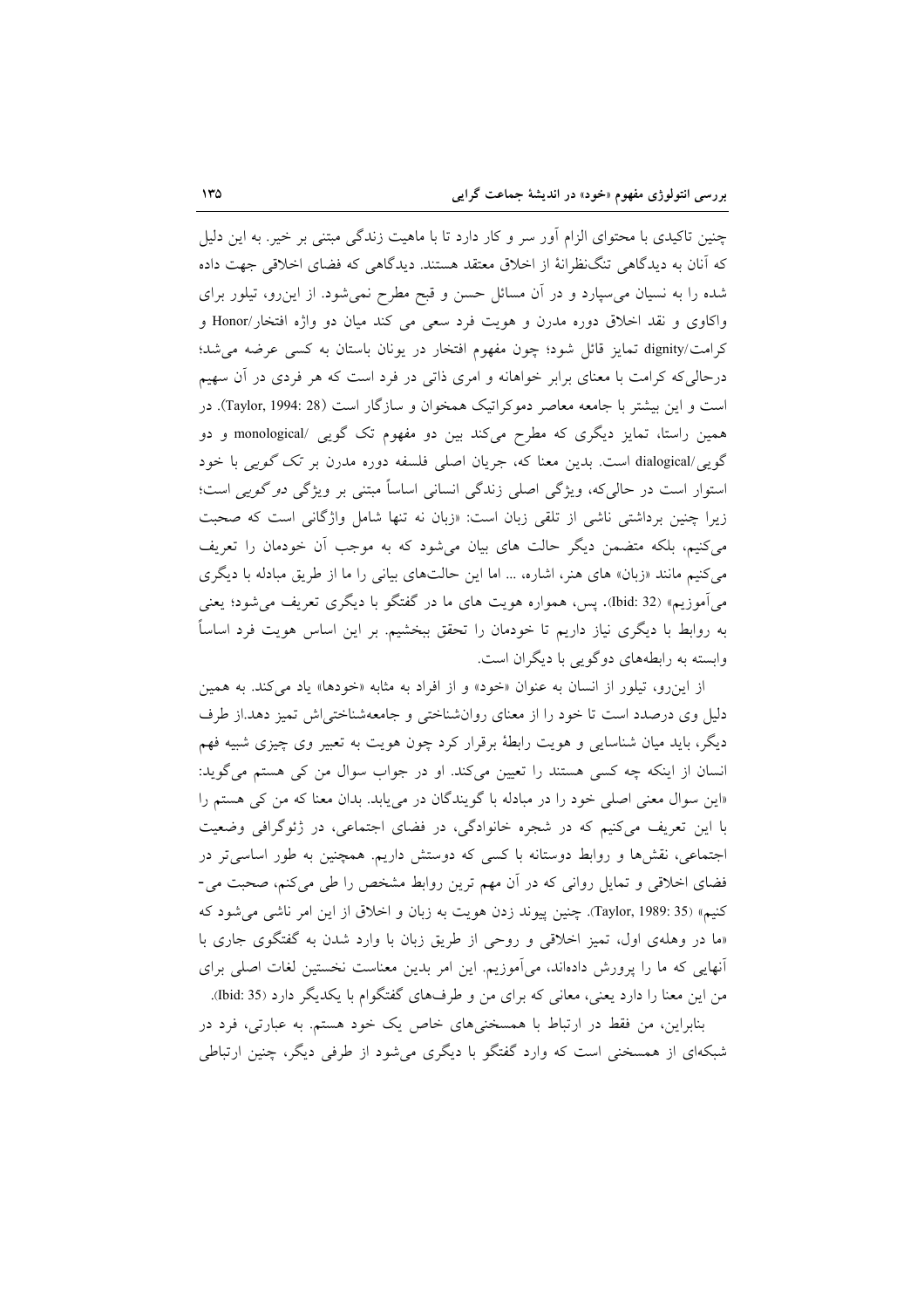برای فهم مدام از زبان خودفهمی لازم هستند. همان طور که در بالا اشاره شد این گونه نقش(دادن به زبان در تعریف خود و رابطههاست. در واقع، این وضعیت آغازین است که برداشت ما از «هویت» را معنا میدهد. پاسخ به این سوال که من چه کسی هستم از طریق تعریف این ارائه میشود که من در کجا دارم از چه چیزی و با چه کسی حرف میزنم. بنابراين، تعريف كامل هويت فرد وابسته به ارجاع او به اجتماع تعريف كننده است. حال، چنین برداشتی از هویت فرد در مقابل برداشت فردگرایی دوره مدرن از انسان قرار میگیرد که انسان را مستقل از وضعیت اجتماعی و شبکهٔهای همسخنی تلقی میکند. ولی برای تیلور این خود نمي تواند بدون اين شبكهٔها و چارچوبها موجود باشد چون درون چنين چارچوبي است که تمایلات فردی به سوی خیر و نه حق شکل میگیرد. از این چنین بر می آید که «چارچوب پسزمینه مزبور می تواند صریح یا ضمنی باشد، اما هرگز نمی توانیم از آن فرار کنیم، یا هرگز نمیتوان از آن بیرون بایستیم یا بیرون از آن پرتاب شویم. بی شک بدون چنین چارچوبی به درون مغاک فرو می رویم» (Elshtain, 2004: 128).

بنابراین، اصل اَموزهٔ اتمیستی بر این قرار دارد «که مفهوم حق وجه اصلی در توجیه ساختارهای سیاسی و عمل ایفا میکند که می توانیم آن را تقدم حقوق یا حق بنامیم» ( ,Taylor 187-88 :1985, vol I). نتيجة چنين برداشتي از تقدم حق بر خير اين است كه آنها اين اصل به عنوان اصول نظریه سیاسی شان اطلاق حقوق خاصی به افراد است و انکار جایگاهی خاص برای اصل تعلق یا الزام است. در نظریه های قرارداد اجتماعی تقدم حق، از این برداشت وجود دارد «که ما طبیعتاً تحت هیچ الزام به تعلق نیستیم. چون که خود ما بیش از همه ناگزیریم به چنین الزامی متعهد شویم در حالی که، در نظر الزام به تعلق در انسان به ماهو انسان ملزم به تعلق به حفظ جامعه دارد» (Ibid: 191). در مقابل، تاکید نظریهٔهای جماعتگرایان بر ماهیت اجتماعی انسان و استعداد یا تواناییهای اوست؛ زیرا استعدادهای بالقوه انسانی در بیرون از جامعه يا در حالت خود بسندگي نمي تواند شكوفا شود؛ بلكه در عوض آن فقط در اجتماع است که میتواند از قوه به فعل درآید. در نتیجه آزادی افراد تا حدی وابسته به فرهنگ و جامعهای است که در آن زندگی میکنند.

### «خود» موقعیتمند، تفسیرگر و اجتماعی

بر اساس تفاسیری که از مفهوم «خود» در بالا ارائه شد؛ دیگر درک و برداشت رالز از ذات و جوهر انسان، دیگر آن مفهوم خنثای خویش کامی فردی نیست که در فرض اصلی او طراحی شده باشد (لسناف، ۱۳۸۵: ۳٤٥). چون به نظر او تحقق بخشیدن به خویشتن یکی از مهم ترین خیرهای است که فرد می تواند از آن برخوردار شود. به همین دلیل، شهروندان در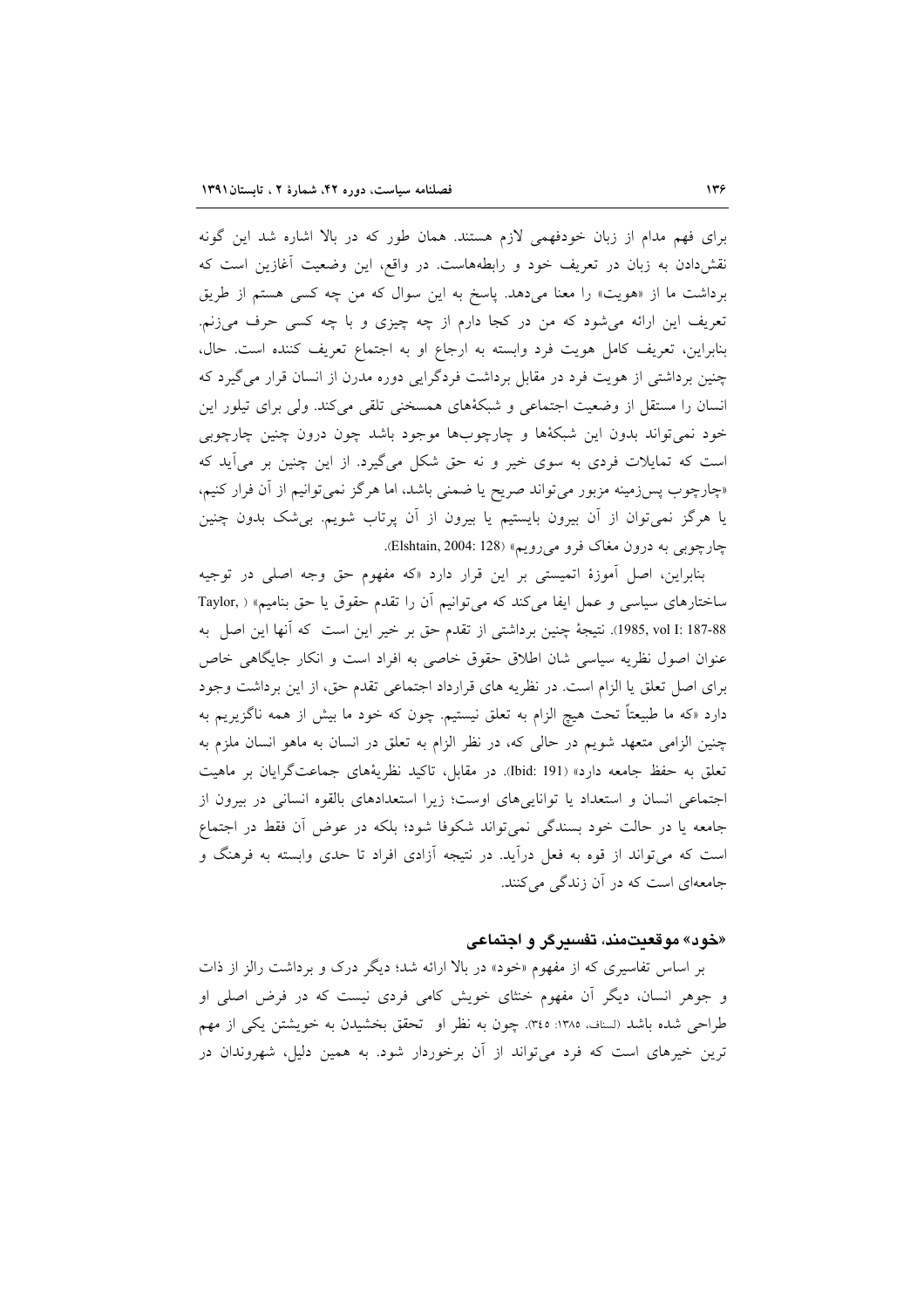جامعه ای دموکراتیک مدرن، خودشان را افراد آزاد و برابر در عرصه سیاسی درک میکنند (Freeman, 2007: 331. این آزادی و برابری از توانایی های روانی خاص اخذ شده است؛ اما توانایی برای برداشتی از خیر، توانایی است که «بوجود میآیند؛ دچار بازبینی می شوند و به صورت عقلانی برداشتی از خیر و مزایای عقلانی آن را دنبال میکنند (Rawls, 1993: 30). به خاطر وجود این توانایی، شهروندان جوامع دموکراتیک سعی دارند تا یکدیگر را بر حسب اینکه هر شخصی می تواند عدالت را به مثابه انصاف تایید کند و یا آن را مورد حمایت قرار دهد. حال، سندل چنین توانایی برای انتخاب به عنوان کارگزار در معنای اراده گرایانه آن میداند، به این دلیل که جامعه به عنوان چارچوبی برای تحقق حقوق و آزادیهای فردی تلقی می شود که هر کس آن را به طور جداگانه تعقیب می کند.

همانگون که در بالا شرحش رفت، عصاره اندیشهٔ رالز در مورد خود، جامعه و عدالت انتقادهایی مهم را از سوی جماعتگرایان بر انگیخت. مثلاً، این برداشت از خود که «مقدم بر اهدافی است که بوسیله أن تایید می شود، حتی حیطه این اهداف باید از میان امکان های متعدد انتخاب شود» (Rawls, 1971: 491). برداشتی که خود ناشی از این تلقی کانتی است که «خود مقدم بر نقشرها و روابط اجتماعی است و فقط در صورتی أزاد است که اَن مستعد حفظ این ویژگی های وضع اجتماعیاش با فاصله باشد که آنها را بر اساس قوه حکم مورد بررسی قرار می دهد» (Kymlicka, 2002: 221). اما در مقابل، جماعتگرایان معتقدند که این دیدگاه در مورد خود نادرست و کاذب است؛ زیرا که أن این واقعیت را نادیده می گیرد که خود در اعمال اجتماعی «مندرج» و «موقعیتمند» است؛ به هیمن خاطر نمیتوانیم از آنها کنار بایستیم و از بیرون دست به انتخاب آنها بزنیم. به عبارتی دیگر، آنان معتقدند این خود تعیینگر *در درون* نقشها اجتماعی اعمال میشود نه بیرون *از* آن.

از همین رو، تیلور در ارتباط با موقعیتمند بودگی خود میگوید:«اَزادی کامل می تواند تھی باشد چون که در آن هیچ کاری با ارزش نیست، هیچ چیزی نمیتواند برای چیزی شایسته محسوب شود. این خودی که به آزادی با نقض همهی موانع و سدهای بیرونی محقق میشود فاقد ویژگی و بدین سان بی هدف تعریف شده است. حال، آزادی واقعی باید موقعیت مند باشد» (222-221).22Ibid). همچنین، سندل مدعی است که خود نه تنها مقدم نیست بلکه خود به وسيله اين موقعيت تقويم مي شود: «يعني ما نمي توانيم خود را از اهداف اش تميز دهيم به اين دلیل که آن «خود\_ادراکی» و «اندراج\_خود» است، یعنی دیدگاه رالز از «خود نامقید» متناظر با «عمیق ترین خودفهمی» از حیث خودادرکی عمیقترمان نیست. پس، اگر این خود مقدم بر اهدافش است پس ما باید هنگام عطف به ماسبق قادر باشیم تا از طریق اهداف خاص۵مان به فهم خود نامقید نائل شویم» (Ibid: 225). تفاوتی که در اینجا وجود دارد بر سر اینکه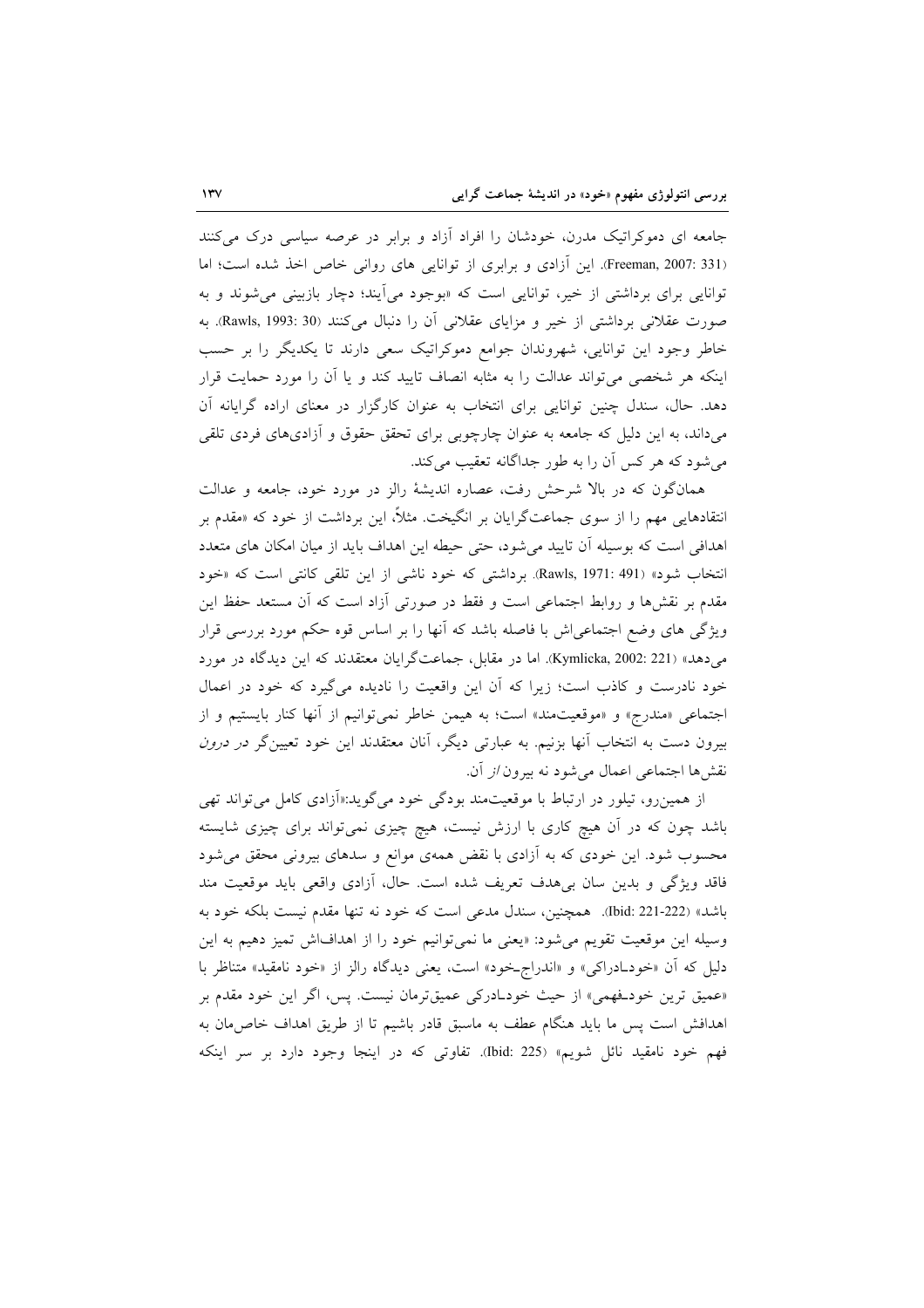جماعتگرایان در پی کشف خود در تاریخ گذشتهاند، درحالی که برای رالز زندگی مبتنی بر خير حاصل قضاوت افراد است از اينكه مي خواهند چگونه باشند. نتيجه چنين تلقي از خود به عنوان موجود اجتماعی همانا ملغی کردن این فرض لیبرالی است که دیگر ایده «وضع طبیعی» نمی تواند توجیهٔکننده اعمال افراد در مسئله انتخاب و ماهیت آنان باشد. بنابراین، پذیریش فرض جماعتگرایان از مفهوم خود این است که تواناییهای افراد برای انتخاب فقط می تواند در نوع خاصی از جامعه محقق و اعمال شود.

اما از طرف دیگر، از دید جماعتگرایان سویه دیگر این خود و اجتماع در ارتباط با تفسيرگرايي است كه آن از دو جنبه حائز اهميت است: «اول، اين كه ارزشها و اعمال، ويژگي اجتماعات و شیوههای زندگیشان هستند از این رو تفسیر و استدلال در مورد ارزشها و اعمال باید در یک اجتماع و منوط به شیوه زیست آنان باشد. دوم، همانگونه که به دیگر اعضای اجتماع ما به عنوان «حیوانات تفسیرگر» اشاره می کنیم که اعمال و معنای شان را قبل از این که تصمیم گرفته شود که چگونه عمل کنیم، تفسیر میکنیم» (Frazer, 1999: 88). بر این اساس، می توان گفت که معنا برای جماعتگرایان حالت بین الاذهانی دارد تا جنبه سوژگی و این معنا و برداشت مشترک مبنا و اساس جماعت تلقی می شود. «معنای مشترک مبنای جماعت است. معنای بین الاذهانی به افراد زبان مشترک میدهد تا در مورد واقعیت اجتماعی و فهم مشترک از هنجارهای خاص صحبت کند» (Taylor, 1985, vol II: 39). بنابراین، معنای بین الاذهانی شیوهای از اعمال عمل در جامعه تلقی میشود که در زبان و توصیفات سازنده نهادها و اعمال مندرج هستند. نتیجه این است که فرض لیبرالی در مورد خود و جامعه دچار شالوده شکنی می شود که دیگر جهان به مثابه میز بیلیاردی نیست که افراد در مقام توپهای منفرد با یکدیگر تصادم داشته باشند و چنین ارتباطی میتواند بر اساس مفاهیم مکانیکی تبیین شود. بلکه در عوض، جماعتها مبتنی بر معنای مشترک است که برای آنا وجود دارد؛ مبانی که اعمال و برداشتهای افراد را از خیر و حق میسازد و خود این معنای مشترک مبانی تفاسیر افراد در جماعتهای أنها است. وقتی که این مبنا و معنای مشترک پذیرفته شد؛ أنگاه فرد لیبرلی به موجودی تفسیرگر درون جماعتهای خویش تبدیل می شود؛ موجوداتی که برداشتشان از مفهوم خیر و حتی آزادی مبتنی بر برداشتی است که از بستر اجتماعی آنان بر می خیزد. در همین عرصه، والزر بر این نظر است که «خیرها در این جهان، معنای مشترک دارند چون تلقی و ایجاد روندی اجتماعی است. به همین دلیل است که خیرها در جوامع گوناگون دارای معنای متفاوت هستند. مثلاً، فردی در انزوا به سختی معنی خیر را می فهمد یا دلایلی برای تلقی آن به عنوان امر دوست داشتنی یا دوست نداشتنی درک می کند» ( .Walzer 6-8 :1983). در نهايت بايد گفت كه «معاني اجتماعي در ماهيت، تاريخي هستند» (5 :bid).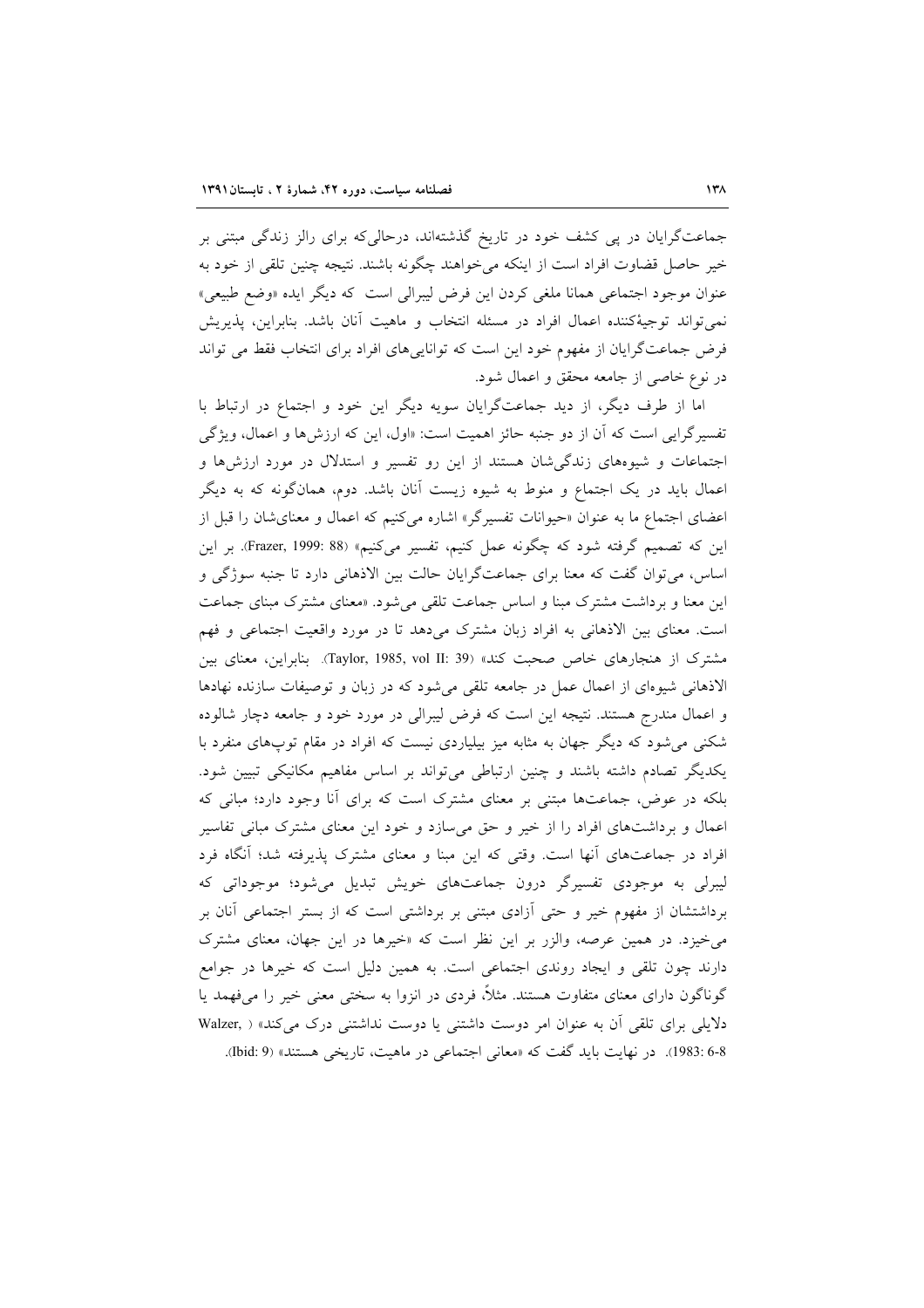چنین برداشتی از مفهوم خود در نزد جماعتگرایان به معنای تلقی برساختهٔگرایی از مفهوم مزبور است. به این دلیل «که ما وابسته به بستر اجتماعی، سنت، فرهنگ یا روابط مان با دیگران هستیم که این مدعای *برساختهگرایی اجتماعی* را شکل میدهد.... به نظر آنان ارزش۵ا و قضاوتهاى اخلاقى به يك معنا از لحاظ اجتماعى تعبير و برساخته مى شوند» ( :Frazer, 1999 111). از اینرو، بر ساختهٔگرایی هم دلالت بر روندی دارد که از طریق آن خود در بستر اجتماعی ساخته میشود و هم بر خود این مفهوم برساخته اشاره دارد. در کل، أنان سه برداشت از برساختهٔ شدن دارند که عبارت است: «در وهله اول بر برساخت اجتماعی نظریه اخلاقی و سیاسی تاکید دارند؛ و دوم، بر برساخت اجتماعی ارزشها، نقشهای اجتماعی و نهادهای اجتماعی را مورد تاکید قرار می دهد؛ سوم جماعت گرایان برساخت اجتماعی را از سوژه گسترش می دهد یا در اغلب موارد به عنوان خود مطرح می شود» (Ibid: 127). در این ارتباط سندل بر برساخته اجتماعی یا جماعت از «خود» تاکید دارد. «خود» سوژهای که به طور تامل آمیز قادر است تا در مورد ویژگی های خودش یعنی ترجیحات، ارزشها، هویت، روابط اجتماعی به یکدیگر، شناخت از جهان فکر کند و کدام *سوژه* است که ترجیحات، ارزشها و غیرهها را حمل می کند که وجودی مستقل از ترجیحات، ارزشهای شان و غیره ندارد (Ibid). به تعبیر مکاینتایر افراد تا حدی یک تاریخ، میراثی خاص از گذشته، و اعضای جامعه خاص هستند و این جماعت است که به آنها نقشهای را میبخشد که آنها می توانند ایفا کنند و ارزشهای که می توانند انتقال دهند. در نهایت، چنین تلقی از مفهوم خود همانا خط بطان-کشیدن بر مفهوم خود تعیینبخشی است. چون برای لیبرالهای چنین تعیینبخشی مقدم بر بسترهای اجتماعی است به این دلیل که زمانی می توان آنان را موجودات کاملاً اخلاقی تلقی کرد که خود بتوانند تعیینکنندهٔ ارزشهای خود باشند. از این رو، خود تعیین بخشی مستلزم تصمیم گیری این است که چه چیزی با زندگی مان در ارتباط است. حال، برای جماعتگرایان چنین تعیین بخشی به صورت پیشنی نیست بلکه بیشتر پسینی است و در جماعتهای تفسیری محقق میشود.

#### نتيجه

این مناظره بین لیبرال&ا و جماعتگرایان اساساً مبتنی بر اختلاف دیدگاهها در مورد پیشفررضهای انسان شناسی فلسفی است. بدین معنا، از یک سو، پیش فرضهای اصلی انگاره لیبرالی بر این اصول استوار است که اولاً، فرد خارج از جماعت و بستر اجتماع میٍتواند هستی داشته باشد؛ در ثانی، این خود به صورت خودبسنده و خودمختار به صورت پیشینی مقدم بر هر امر اجتماعی است و اجتماع چیزی جزء تجمیع افراد در کنار یکدیگر و امر مکانیکی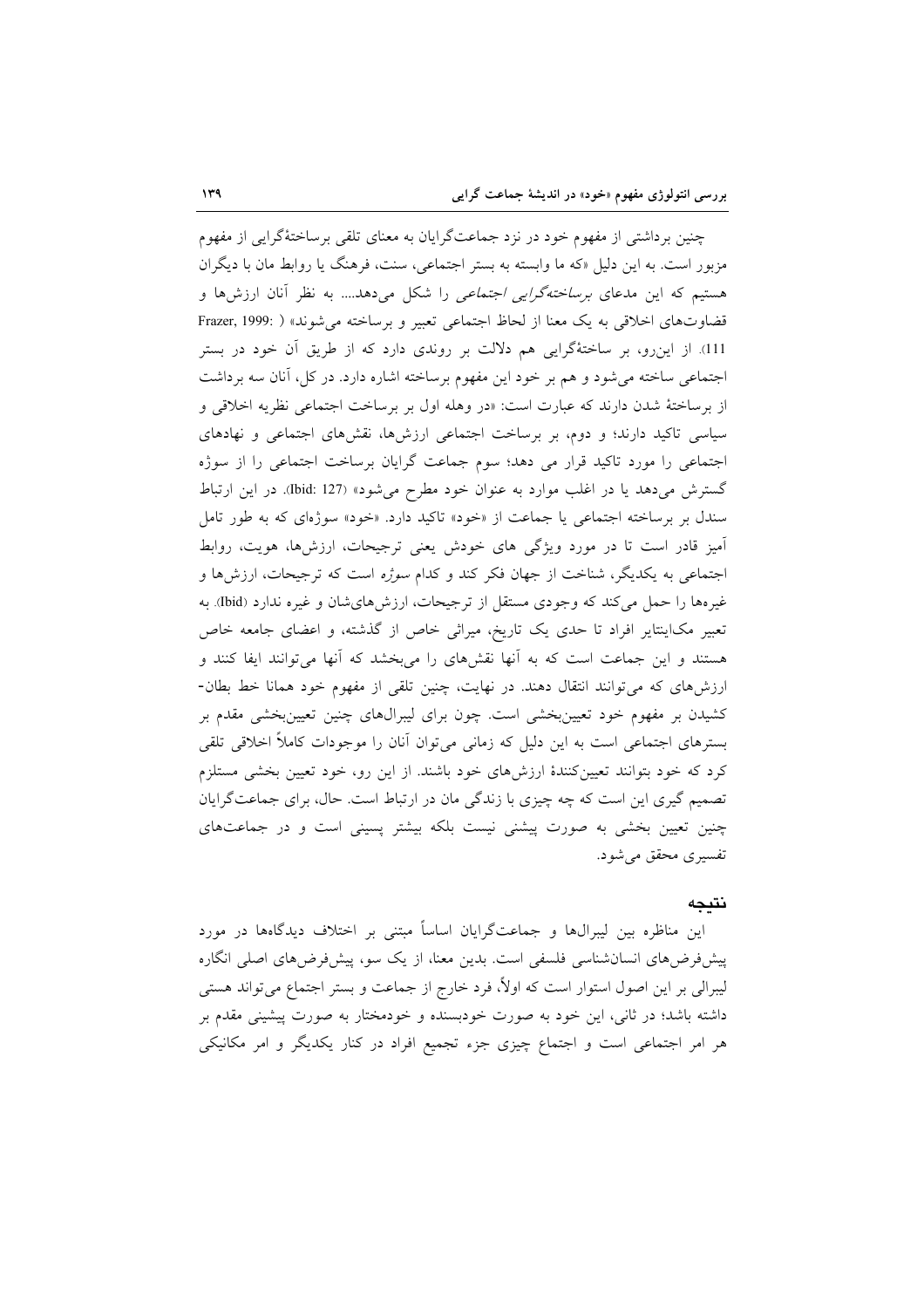نیست؛ در نهایت حیات نهادها، ارزشها و هنجارها حاکم بر آنها را منوط به انتخاب و اراده .<br>فرد است، چونکه این فرد پیشتر حالت طبیعی دارد تا حالت برساخته. در مقابل، پیش فرض های جماعت گرایان در ارتباط با مفهوم «خود» بر این اساس است که اولاً، این خود در بستری تاریخی و اجتماعی هستی، معنا و هویت می بابد. به یک معنا این خود تاریخی و اجتماعی در برابر خود غیر تاریخی لیبرالی قرار می گیرد؛ در ثانی، جماعت و اجتماع مقدم بر خود است، زیرا این خود برساخته، امری پسینی است. در نهایت می توان گفت که این خود فضیلت مند دارای دو وجه می باشد: یکی اینکه خود دارای فضیلتی خاص است، بدین معنا در انگاره لیبرالی که خود مقدم بر ارزش ها و هنجارها است، حال اینکه خود ارزش ها لیبرالی دارای وجه جهان شمولی هستند و در برابر، جماعتگرایان بر جنبه خاص بودگی ارزش ها و فضیلتهای جماعت تاکید دارند. دیگر اینکه این خود دارای غایت یا تلوس است که با خيرهاي موجود در جماعت منطبق است.

### منابع و مآخذ:

الف: فارسے: ۱– سندل، مایکل، (١٣٧٤)، **لیبرالیسم و منتقدان**، ترجمه احمد تدین. تهران: علمی و فرهنگی. ٢– سويفت، آدام، (١٣٨٥)، فلسفه سياسي، ترجمه موحد يويا. تهران: ققنوس. ۳-مالهال، استیون و سویفت، اَدم، (۱۳۸۵)، **جامعه گرایان و نقد لیبرالیسم**، جمعی از مترجمان<sub>.</sub> قم: پژوهشکده علوم و اندیشه سياسي. ٤– همپتن، جين، (١٣٨٥)، **فلسفه سياس**ي، ترجمه خشايار ديهيمي. تهران: طرح نو.

ب: خارجي:

- 1- Bell, A. Daniel, (2005), "A Communitarian Critique of Liberalism", Analyse & Kritik. Oxford: Clarendon Press.
- 2- Bowker, John, (1997), The Oxford dictionary of world religions, London: Oxford Univercity Press.
- 3- Forsyth, Murray, (2005), "Hobbes's Contractarianism: a Comparative Analysis". Charvet, John, "Contractionalism and International Political Theory". Kelly, Paull, "Justifying "Justice"/Contractionalism, Communitarianism and The Foundations of Contemporary" in David Boucher and Paul Kelly, The Scoial Contract From Hobbes To Rawls, London: Routledge press.
- 4- Frazer, Elizabeth, (1999), The Problems of Communitarian Politics, London: Oxford University Press.
- 5- Freeman, Samuel, (2007) Rawls, London & New York: Routledge press.
- 6- Kukath, Chandran and Pettit, Philip, (1990), Rawls: A Theory of justic and Critics, **Stanford University Press.**
- 7- Kymlicka, Will, (2002) Contemporary Political Philosophy, An Introduction, Second Ed, London: Oxford University Press.